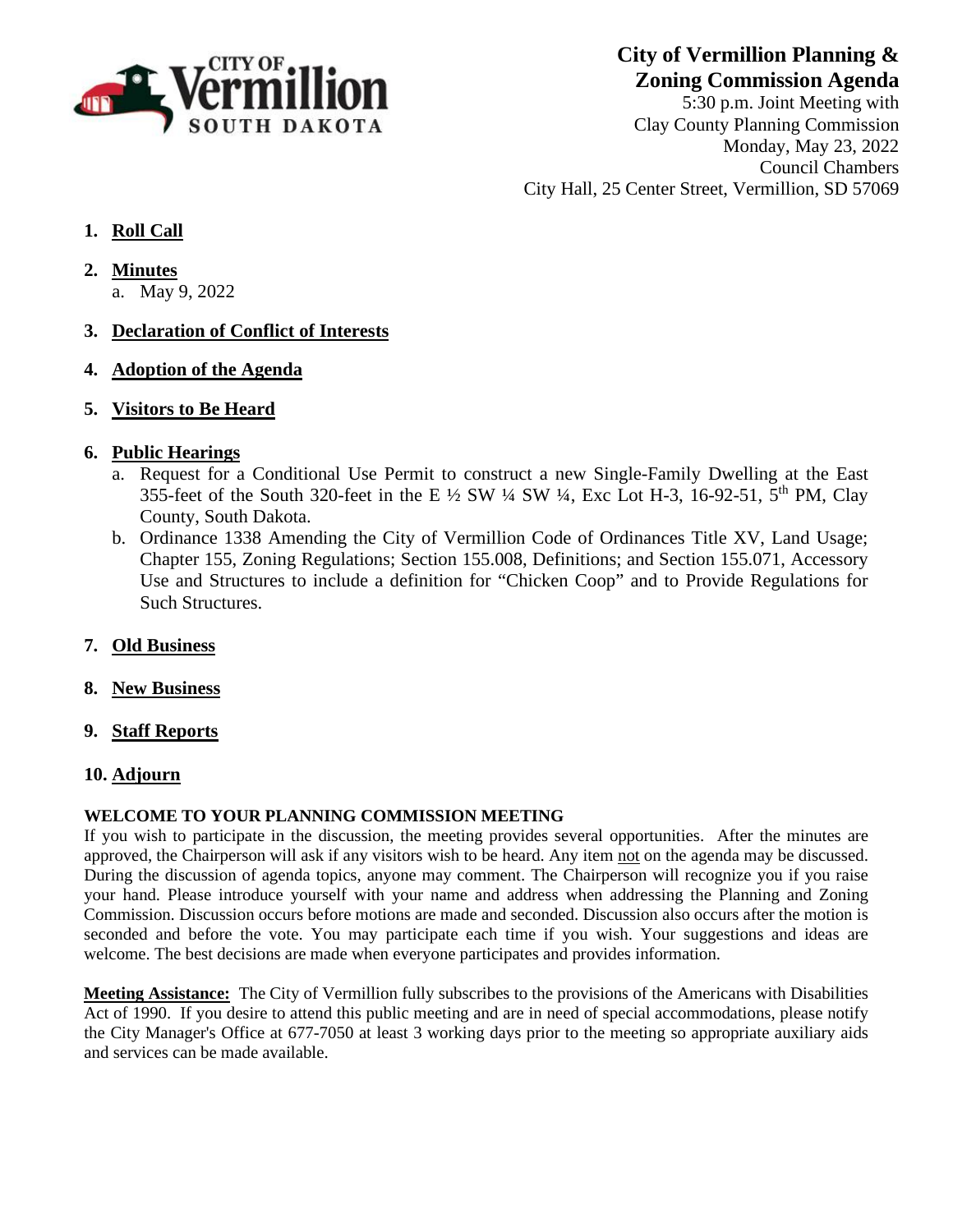Unapproved Minutes Vermillion Planning and Zoning Commission Monday, May 9, 2022 Regular Planning and Zoning Commission Meeting The regular meeting of the Vermillion Planning and Zoning Commission was called to order in the Powell Conference Room at City Hall on May 9, 2022 at 5:30 p.m. 1. Roll Call City Planning and Zoning Commissioners Present: Fairholm, Fitzgerald, Forseth, Gestring, Merrigan, Tuve, Wilson (5:31 p.m.). City Planning and Zoning Commissioners Absent: Heggestad, Steele City Staff present: José Domínguez, City Engineer; Kalin Bird, Building Official; Stone Conley, Asst. to the City Manager 2. Minutes a. April 25, 2022 Joint Planning Planning and Zoning Commission Meeting. Moved by Commissioner Tuve to adopt the April 25, 2022 meeting minutes as published, seconded by Fitzgerald. Motion carried 6-0. 3. Declaration of Conflict of Interest Forseth noted that he owns investment property in lower Vermillion.

4. Adoption of the Agenda Moved by Fairholm to adopt the agenda as published, seconded by Wilson. Motion carried 7-0.

5. Visitors to be Heard None.

6. Public Hearings

a. Request for a Conditional Use Permit to Construct and Operate a Kennel at 1017 Cornell Street, Legally Known as the East 80-feet of the South 170-feet of Lot 7, Collins Addition, City of Vermillion, Clay County, South Dakota.

Dominguez presented to the Commission the agenda memo from the City's Planning and Zoning Commission packet regarding the requested conditional use permit for the construction and operation of a kennel at 1017 Cornell Street. Dominguez read all of Staff's comments in response to the items considered by the Commission when reviewing conditional use permits. Staff recommended that the conditional use permit for the construction and operation of a kennel at 1017 Cornel Street be granted without any conditions.

Forseth opened the floor to public comment.

Ms. Kasey Jensen (future owner) gave a brief introduction and explained the need for the business in Vermillion stating that there are currently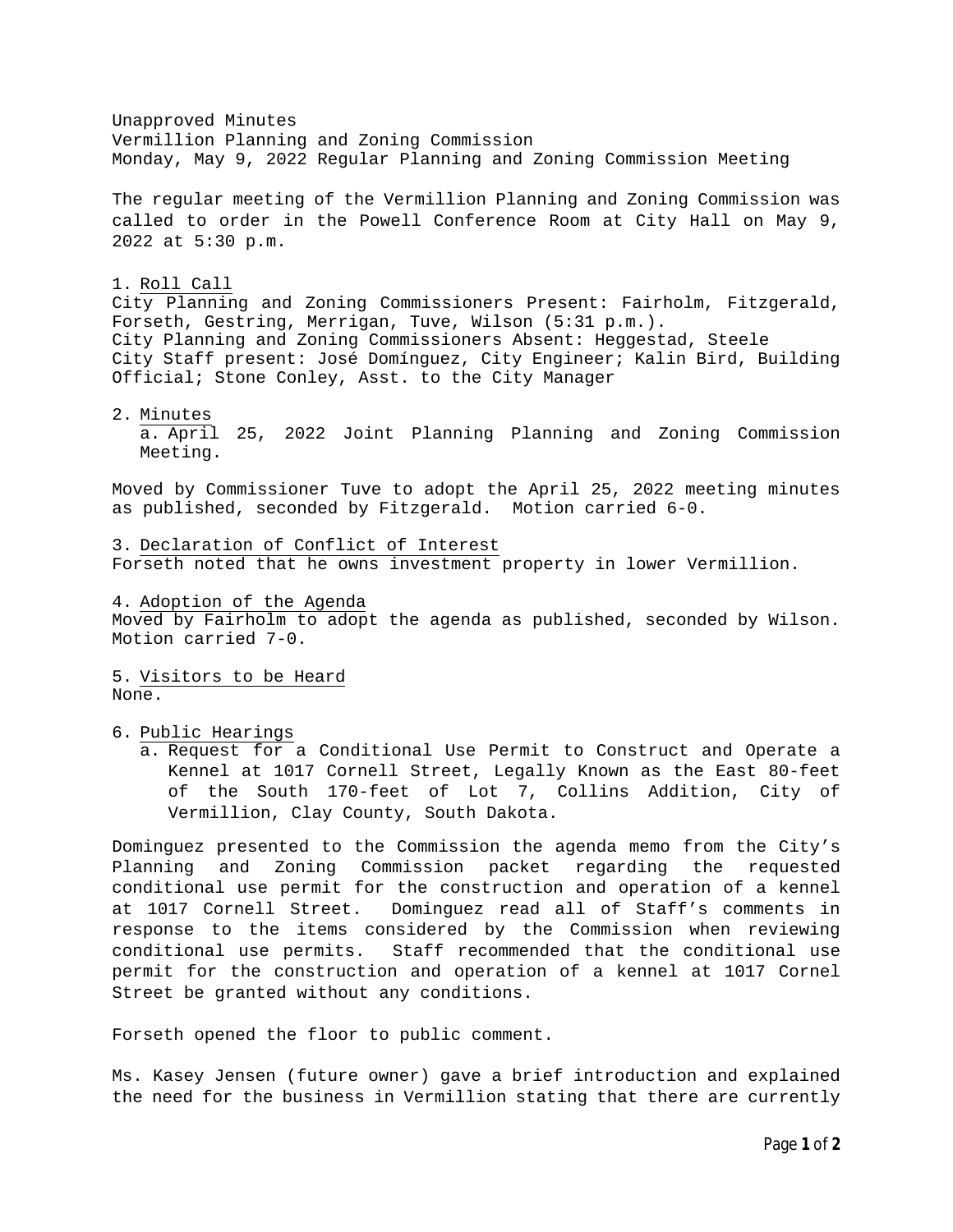no "dog daycares" or kennels in Vermillion and that there are a many that travel to Yankton or Sioux Falls to leave their pets.

Commissioner Merrigan asked if there were any State requirements for running such business. Ms. Jensen explained that the State regulates the business.

Commissioner Fairholm asked how many dogs will be kept during the day and how many could be kenneled. Ms. Jensen stated that there could be between 60 and 80 dogs during the day, and that there will be 15 kennels. Ms. Jensen explained that since some dogs could be kenneled together the number of dogs being kenneled would not be more than 40.

A member of the public that did not introduce themselves asked how the noise from barking dogs would be addressed. Ms. Jensen explained that the dogs would be outside only during the day and that if one would start barking that dog would be brought inside the building. Additionally, Ms. Jensen stated that the building will be insulated to dampen the noise from barking dogs. She explained that similar insulation is used in other kenneling facilities and that barking is not heard within 100-feet of the facilities.

Discussion followed.

Moved by Merrigan to grant the conditional use permit for the construction and operation of a kennel at 1017 Cornell Street, Legally Known as the East 80-feet of the South 170-feet of Lot 7, Collins Addition, City of Vermillion, Clay County, South Dakota, seconded by Wilson. Motion carried 7-0.

7. Old Business None.

8. New Business None

9. Staff Report Staff reported that City crews are completing repairs on streets getting them ready for the slurry and chip seal projects.

Staff also notified the Commission that there would be a meeting on May  $23<sup>rd</sup>$  to discuss a zoning ordinance amendment allowing chicken coops, and a JJZA item discussing a conditional-use permit.

10. Adjourn

Moved by Tuve to adjourn, seconded by Gestring. Motion carried 7-0, Forseth declared the meeting adjourned at 5:53 p.m.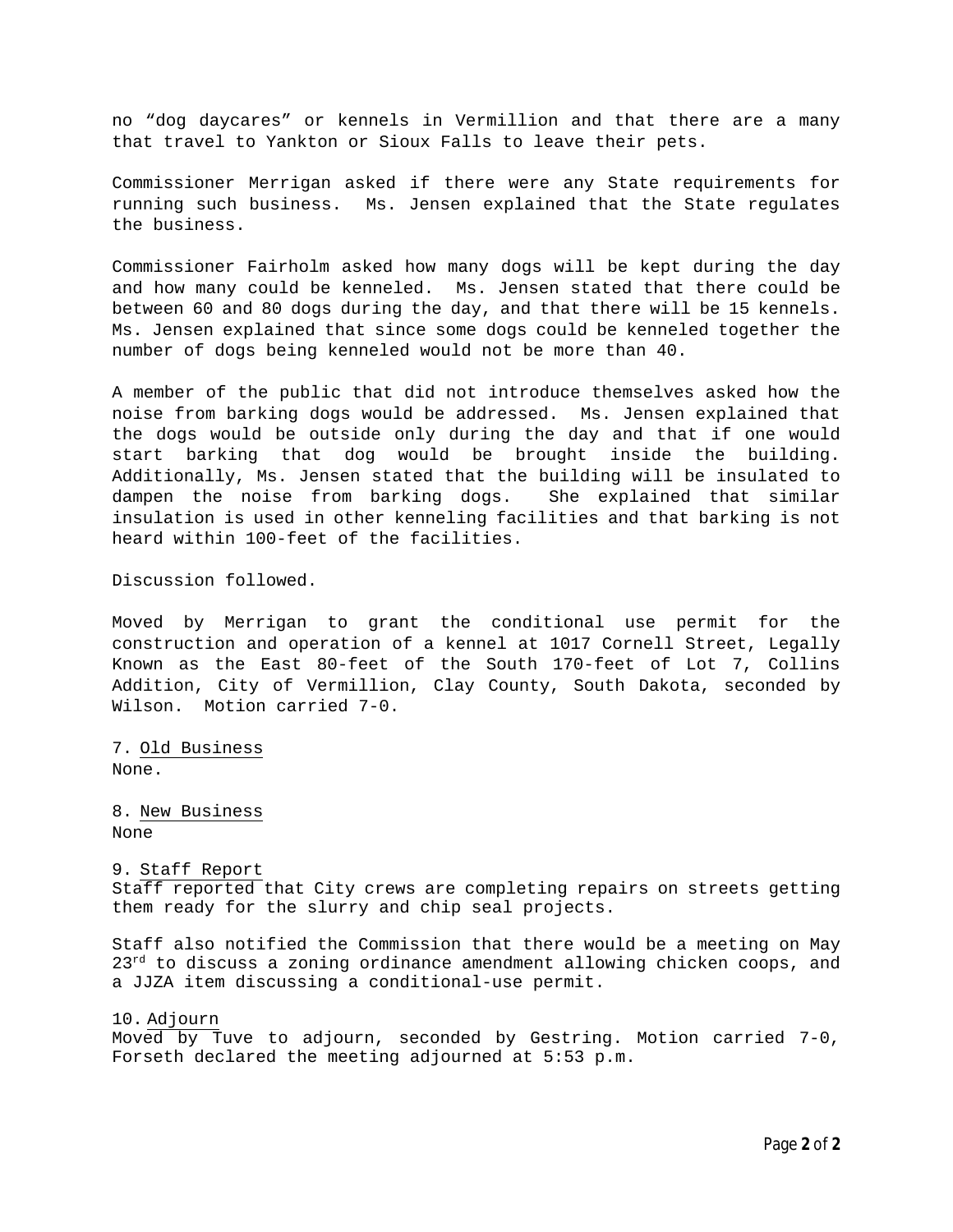

# *Planning & Zoning Commission Agenda Memo*

*From:* Jose Dominguez, City Engineer

*Meeting:* May 23, 2022

- *Subject:* Request for a Conditional Use Permit to construct a new Single-Family Dwelling at the East 355-feet of the South 320-feet in the E  $\frac{1}{2}$  SW  $\frac{1}{4}$  SW  $\frac{1}{4}$ , Exc Lot H-3, 16-92-51, 5th PM, Clay County, South Dakota
- *Presenter:* Jose Dominguez

*Background:* The County received a Conditional Use Permit application for the construction of a single-family dwelling on April 11, 2022 from NDH Enterprises. The single-family dwelling would be constructed on the north side of East Main Street approximately half a mile east from the east City Limits along East Main Street. The area is currently zoned as A-1: Agricultural district.

**Discussion:** Besides State statutes, the City has two official documents that guide the City through the decision making process in the JJZA. These documents are the Vermillion 2000-2020 Comprehensive Plan, which is the City of Vermillion/Clay County Joint Comprehensive Plan (JJZA Comprehensive Plan) and the Joint Zoning Regulations for Clay County and the City of Vermillion (JJZA Zoning Regulations).

The regulations that govern this area and use are found in the JJZA Zoning Regulations. The JJZA Zoning Regulations allow for the construction of single-family dwellings in A-1: Agricultural district as a conditional use. Additionally, there is a density cap for this type of use. The cap limits the number of single-family dwellings in a quarter quarter to three. Besides the density cap, the ordinance also requires that the minimum lot size to be 1 acre. In this instance, the proposed lot will be 2.6 acres.

The JJZA Zoning Regulations chapter 16 also has a set of criteria which the commissions need to review when considering a conditional use permit. These are:

Criteria 1. The impact of the proposed use on adjacent properties shall be a major consideration. The proposed use should be generally compatible with adjacent properties and other properties in the district.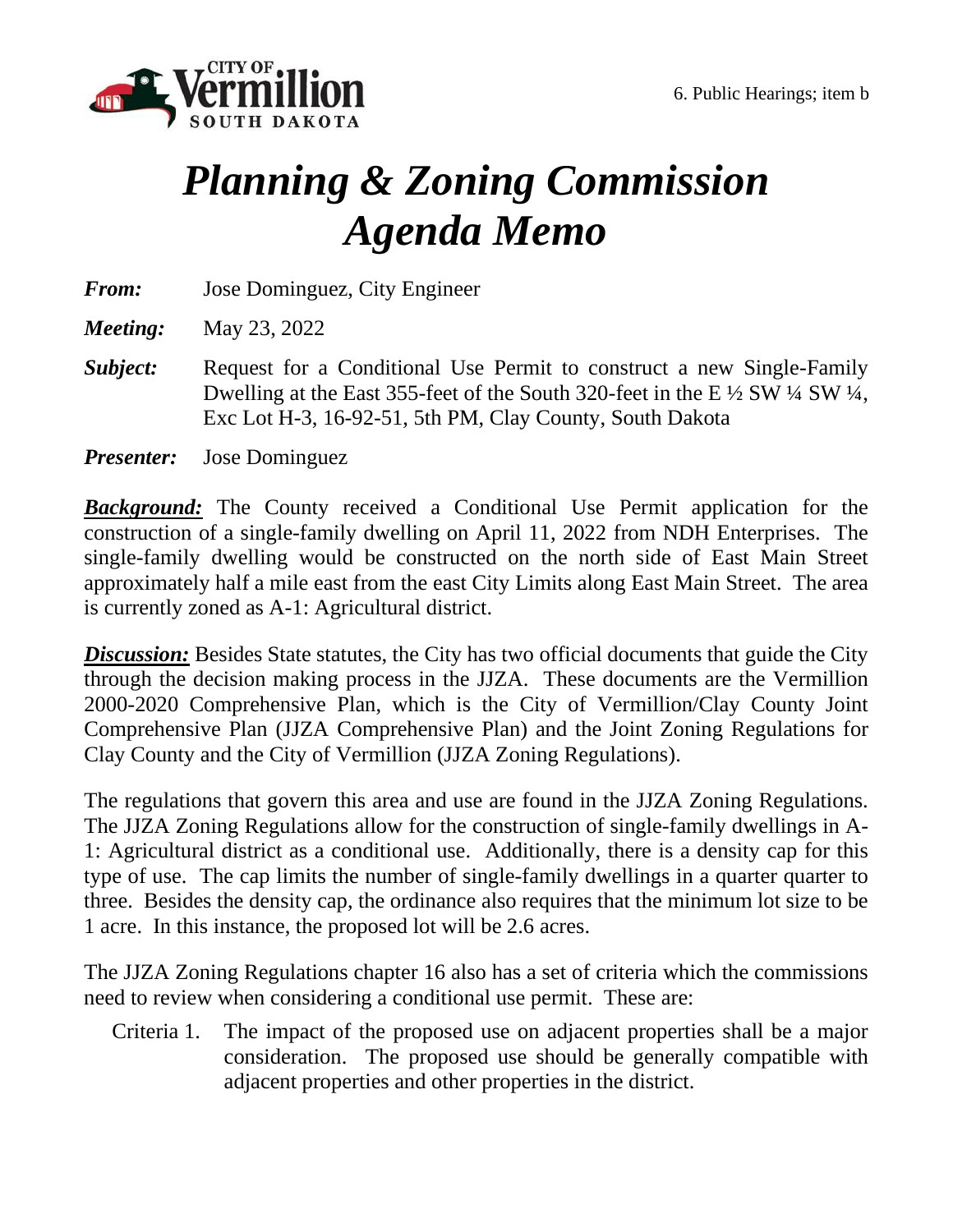Staff's observation: All areas surrounding the proposed location are within the A-1: Agricultural district. There is a residential use directly east of the proposed location. The proposed use should have a minimal, if not negligible, negative impact on the on adjacent properties.

Criteria 2. Measures shall be taken to ensure that the proposed use does not alter the general character of the area or neighborhood.

> Staff's observation: Staff does not believe that additional measures are necessary. The Commissions may place any measures based on the discussion at the meeting.

Criteria 3. The effects of noise, odor, traffic, air and water pollution, and other negative factors shall be eliminated or controlled through the use of screening, setbacks, orientation or other measures.

> Staff's observation: Staff does not believe that any additional measures are necessary. The Commissions may place additional measures based on the discussion at the meeting.

Criteria 4. The proposed use shall not adversely affect the public.

Staff's observation: Staff believes that the construction and use of the proposed single-family dwelling will have a minimal, if not negligible, negative impact on the public. Staff does not propose any additional conditions. However, the Commissions may place additional measures based on the discussion at the meeting.

*Compliance with Comprehensive Plan:* The JJZA Comprehensive Plan has several sections that address development within the JJZA.

*Conclusion/Recommendations:* The Planning and Zoning Commission is asked to take public comment and grant, grant with conditions, or deny the Conditional-Use Permit application. Staff recommends granting the conditional use without any conditions.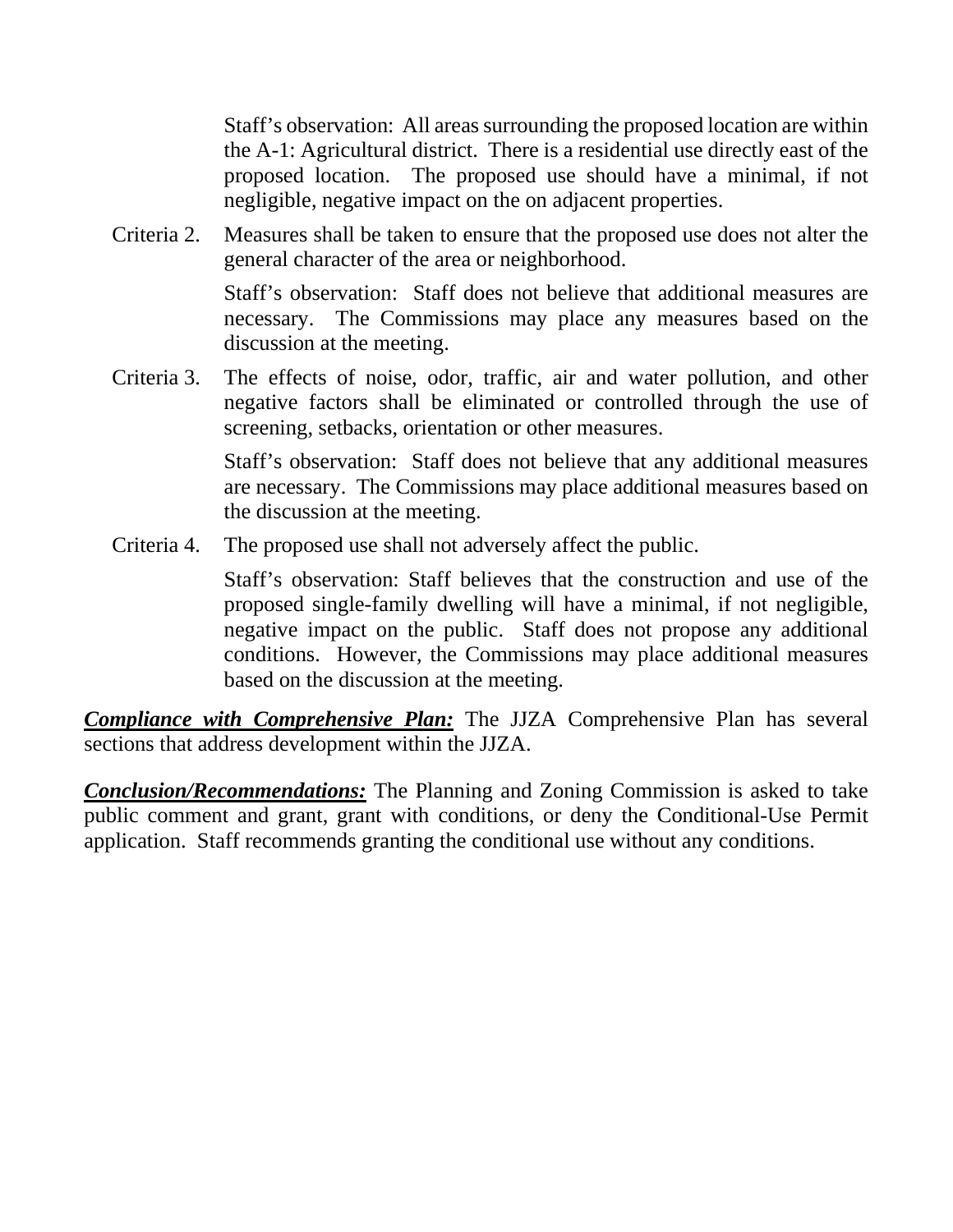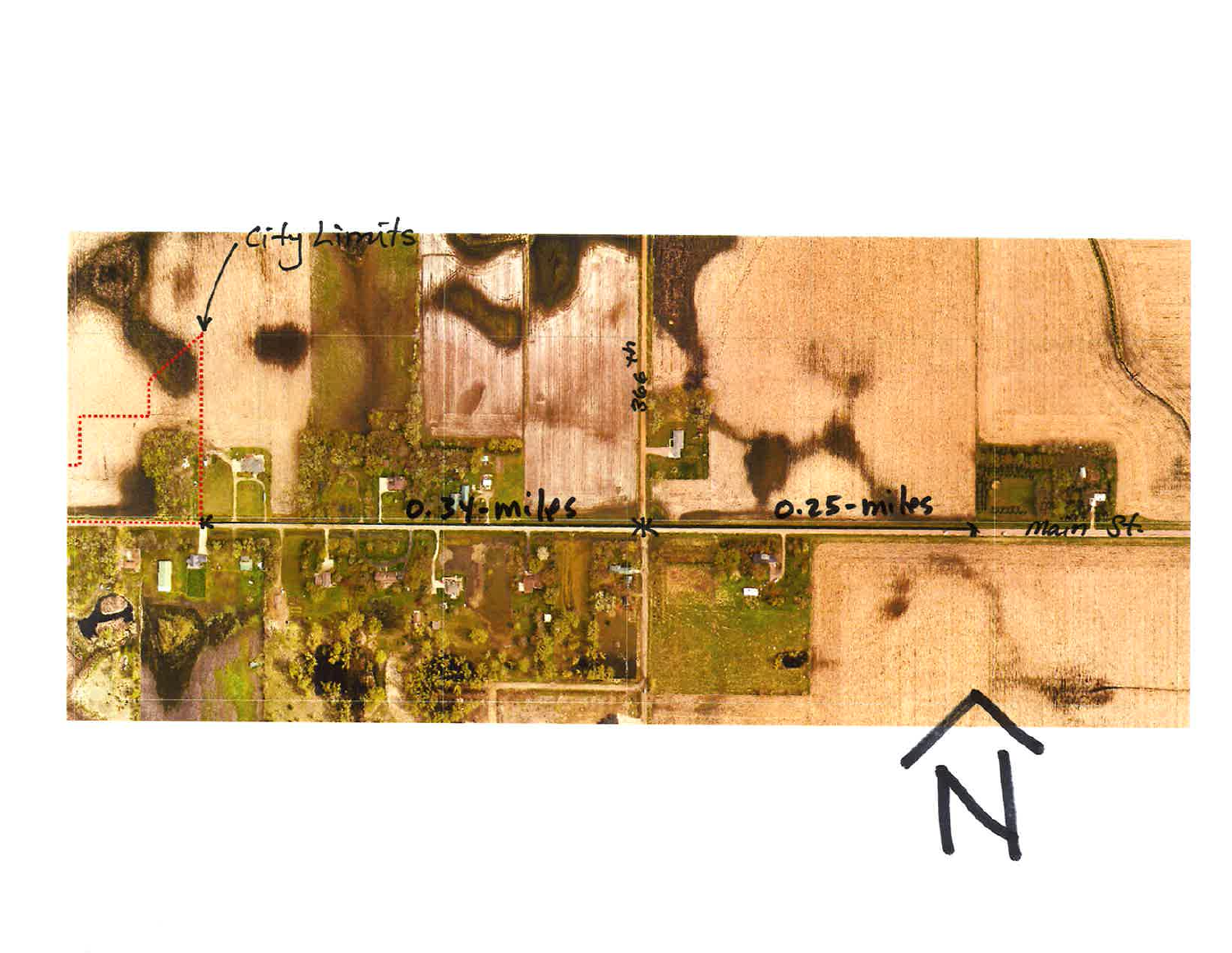## Joint Jurisdiction Conditional Use Application



| <b>File Number</b> |  | <b>Date</b> | 4/11/2022 |
|--------------------|--|-------------|-----------|
|--------------------|--|-------------|-----------|

## **Applicant is:** □ **Owner** □ **Agent/Contractor**

| Section 1: Applicant/Owner/Contact Information |                        |                                      |            |
|------------------------------------------------|------------------------|--------------------------------------|------------|
|                                                | Applicant              | Owner                                | Contractor |
| Name                                           | <b>NDH Enterprises</b> | Nick Hovden (member)                 | N/A        |
| <b>Address</b>                                 |                        | 25 N. 466th Ave Vermillion, SD 57069 |            |
| Phone                                          |                        | 605-670-0492                         |            |
| E-mail                                         |                        | nickhovden@gmail.com                 |            |

| Section 2: Property Information   |                                                                                                      |  |  |
|-----------------------------------|------------------------------------------------------------------------------------------------------|--|--|
| <b>Street Address</b>             | <b>TBD E. Main Street</b>                                                                            |  |  |
| Short Legal<br><b>Description</b> | E 1/2 SW 1/4 SW 1/4 EXC LOT H3 16-92-51 FAIRVIEW TWP                                                 |  |  |
| Parcel ID                         | TBD - 2.61 acres in Southeast corner of legal description (355' East Main x 320' east boundary line) |  |  |
| <b>Zoning District</b>            | Agricultural                                                                                         |  |  |

### Section 3: Description of Use/Purpose/Work to be Done

One residential lot - 2.61 acres in size - for single family dwelling (This will be the second of three residential structures permitted in the quarter-quarter)

Full legal : East 355 feet of the South 320 feet in the E 1/2 of the SW 1/4 of the SW 1/4 exc Lot H-3 of Section 16, T92N, R51W, of the 5th. PM Clay County South Dakota Fairview TWP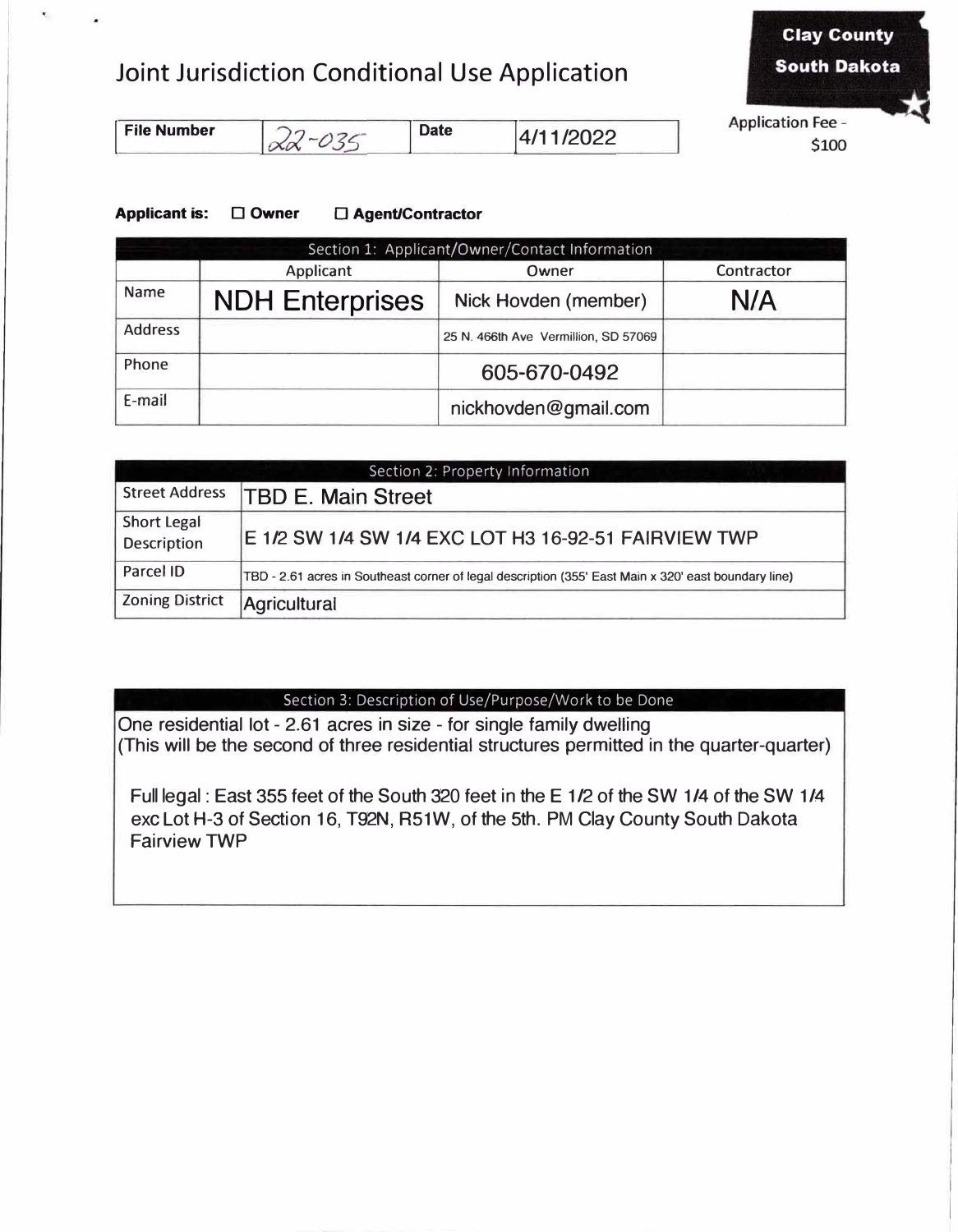## **Joint Jurisdiction Conditional Use Application**



|                       |                                                                          | Section 4: Site Plan                                                                                |  |
|-----------------------|--------------------------------------------------------------------------|-----------------------------------------------------------------------------------------------------|--|
| <b>Yes</b>            | <b>No</b>                                                                |                                                                                                     |  |
| $\omega$              |                                                                          | 1. The address of the property and the legal description.                                           |  |
|                       | ш                                                                        | 2. The name of the project and/or business.                                                         |  |
| $\boxed{\checkmark}$  |                                                                          | 3. The scale and north arrow.                                                                       |  |
| $\boxed{\mathcal{L}}$ | П                                                                        | 4. All existing and proposed buildings or additions.                                                |  |
|                       | ☑                                                                        | 5. Dimensions of all buildings.                                                                     |  |
|                       | ☑                                                                        | 6. Distance from all building lines to the property lines at the closest points.                    |  |
|                       | ☑                                                                        | 7. Building height and number of stories.                                                           |  |
| ☑                     | ш                                                                        | 8. Dimensions of all property lines.                                                                |  |
| П                     | ☑                                                                        | 9. Parking lots or spaces; designate each space, give dimensions of the lot, stalls, and<br>aisles. |  |
| $\mathbf{I}$          | ☑                                                                        | 10. Screening; show height, location, and type of material to be used.                              |  |
| П                     | ☑                                                                        | 11. The landscaped setback and trees; indicate species of trees and material to be used for         |  |
|                       |                                                                          | landscaping.                                                                                        |  |
|                       | Notes: This is for a building lot. Most above requirements do not apply. |                                                                                                     |  |
|                       |                                                                          |                                                                                                     |  |
|                       |                                                                          |                                                                                                     |  |

|                       | Section 5: Joint Planning Commission Hearing |        |
|-----------------------|----------------------------------------------|--------|
|                       | Approved                                     | Denied |
| Date:<br>Explanation: |                                              |        |

|                       | Section 6: Joint Commission/Council Hearing |        |
|-----------------------|---------------------------------------------|--------|
|                       | Approved                                    | Denied |
| Date:<br>Explanation: |                                             |        |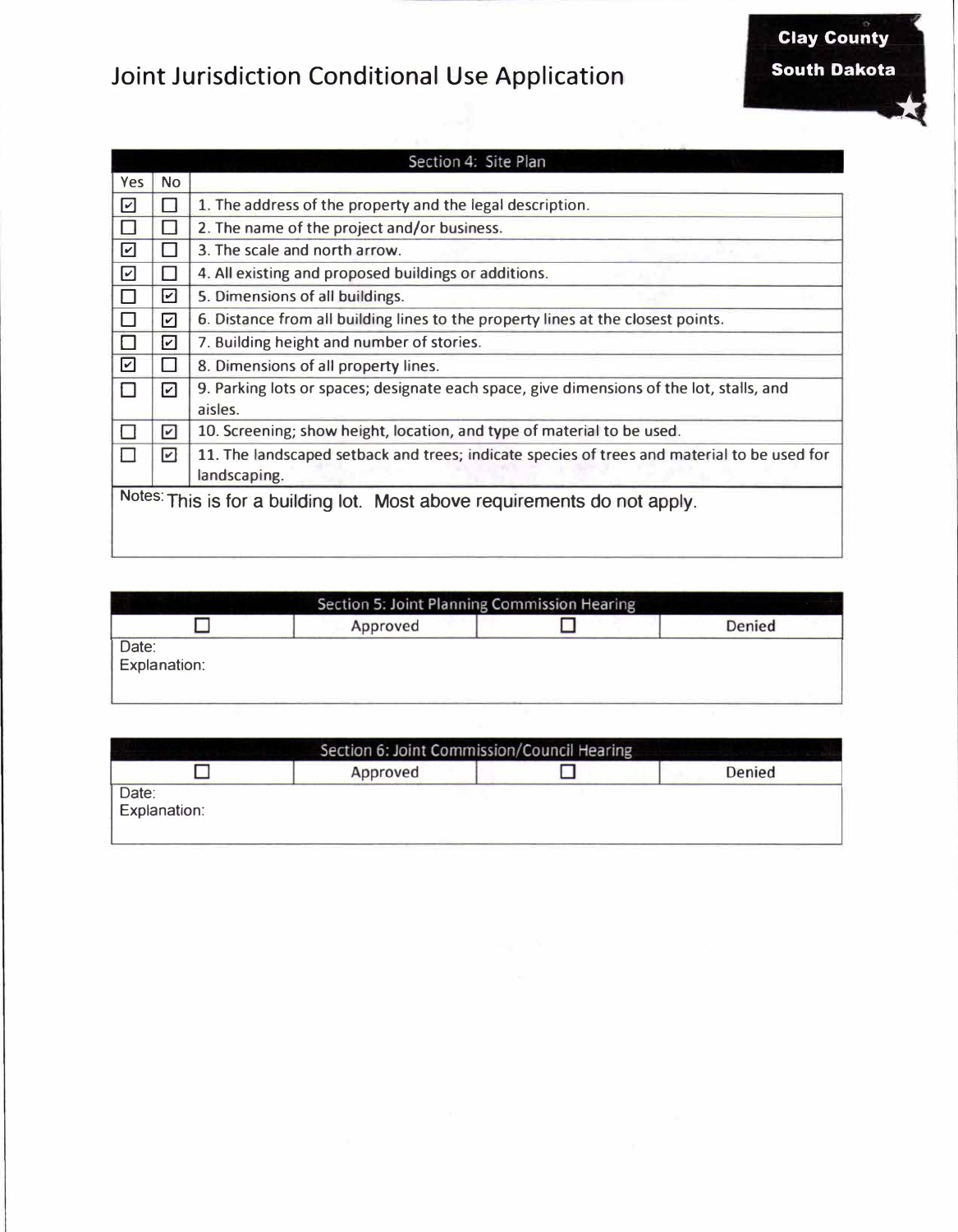| COUNTY<br>AY<br>SUITE 201<br>W MAIN<br>SD<br>VERMILLION<br>57069 |                                        |                      | OFFICIAL RECEIPT# | 68702                   |
|------------------------------------------------------------------|----------------------------------------|----------------------|-------------------|-------------------------|
| DATE:<br>RECEIVED FROM:<br>CHECK#:                               | 4/14/22<br>NDH ENTERPRISES LLC<br>1015 |                      |                   |                         |
| KEYED BY:<br>DELIVERED BY:                                       | DD<br>DREW                             |                      |                   |                         |
| $-- FOR$ - - - -<br>CONDITIONAL USE PERMITS<br>JOINT<br>USE,     | JURISDICTION CONDITIONAL               | GL#<br>10100R3461100 |                   | <b>AMOUNT</b><br>100.00 |

z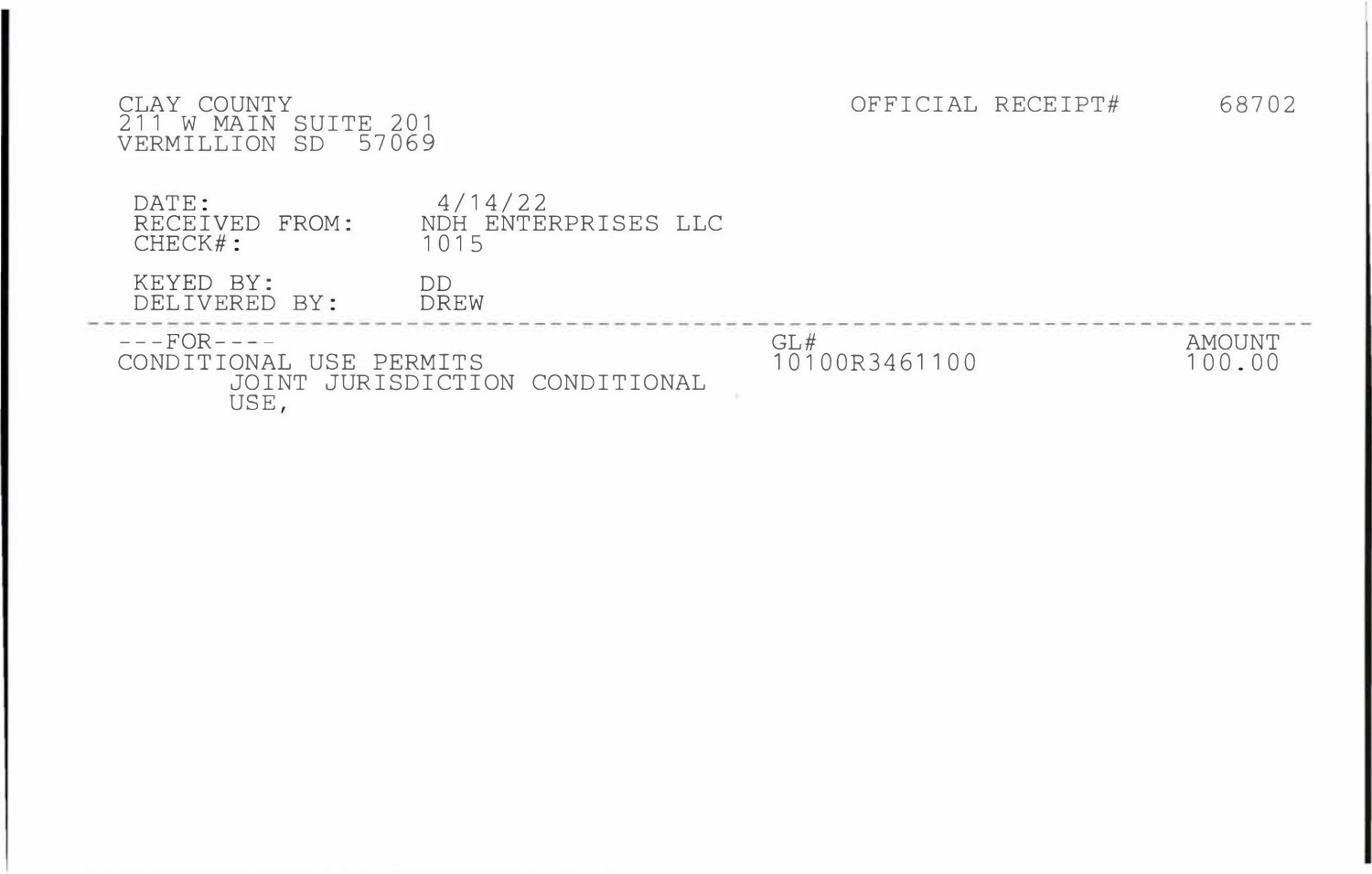## 250.35'

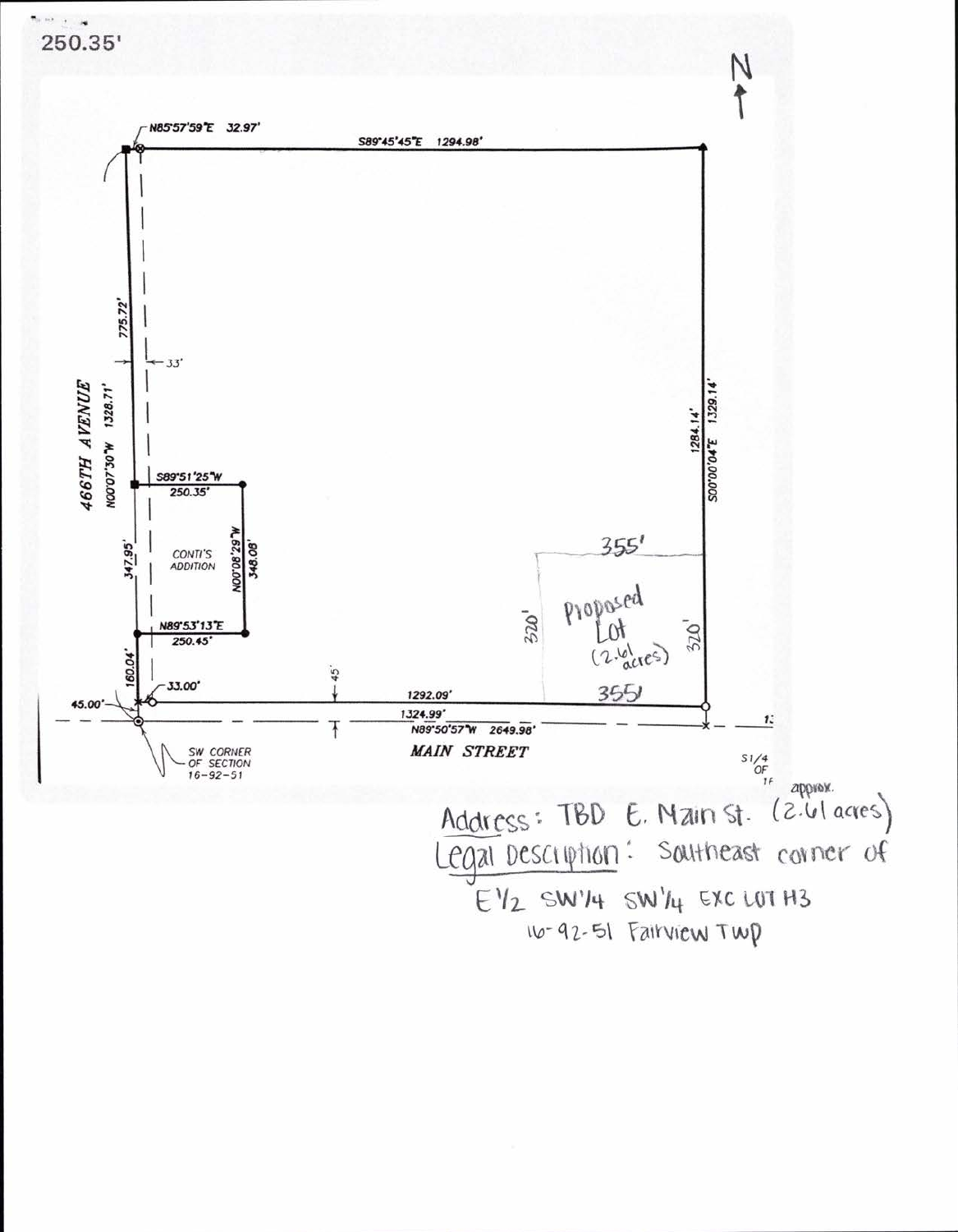

# *Planning & Zoning Commission Agenda Memo*

*From:* Jose Dominguez, City Engineer

*Meeting:* May 23, 2022

*Subject:* Ordinance 1338 Amending the City of Vermillion Code of Ordinances Title XV, Land Usage; Chapter 155, Zoning Regulations; Section 155.008, Definitions; and Section 155.071, Accessory Use and Structures to include a definition for "Chicken Coop" and to Provide Regulations for Such **Structures** 

*Presenter:* Jose Dominguez

*Background:* The City Council, at the May 16, 2022 meeting, removed Ordinance 1338 from the table so the Commission could reconsider it. Additionally, the Council also asked that the Commission review the proposed ordinance language that the Policies and Procedures Committee drafted.

Ordinance 1338 was tabled indefinitely by the City Council at their May 2, 2016 meeting. Due to renewed interest, the City's Policies and Procedures Committee reviewed Ordinance 1338 and 1337 (which would amend Chapter 93 to include definitions, conditions, limitations, and permit requirements related to backyard chickens), and asked the Council to remove the items from the table and reconsider them.

**Discussion:** The proposed amendment will define "Chicken Coop" and specify when a chicken coop will be considered an accessory structure. Based on the ordinance, chicken coops will be considered an accessory structure when they are 120-square feet or larger. Having a minimum area does not exclude a smaller chicken coop from being constructed.

Besides the language being proposed by the Council, Staff also propose that the Commission consider adding a definition for a "Chicken Run" and for an "Exercise Yard." These are defined in Ordinance 1337. Additionally, Staff recommend that the Commission consider including the area required for a "chicken run" to be included in the area for a "chicken coop" since both structures are supposed to be attached to each other.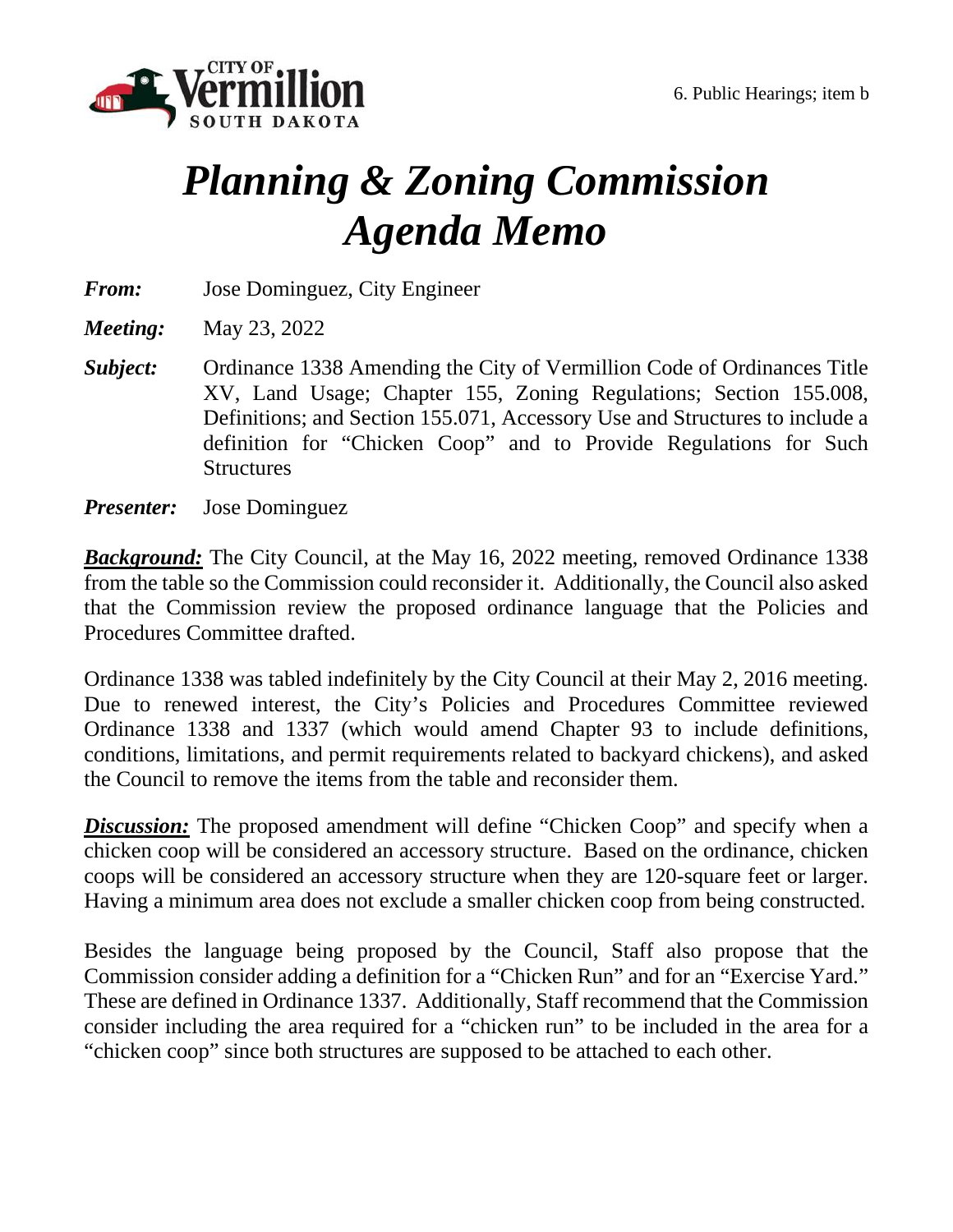*Compliance with Comprehensive Plan:* The JJZA Comprehensive Plan does not necessarily address this topic. This is an administrative policy issue.

*Conclusion/Recommendations:* The Planning and Zoning Commission is asked to consider the amendments and make a recommendation to the City Council. The Council will consider this item at the June  $6<sup>th</sup>$  meeting.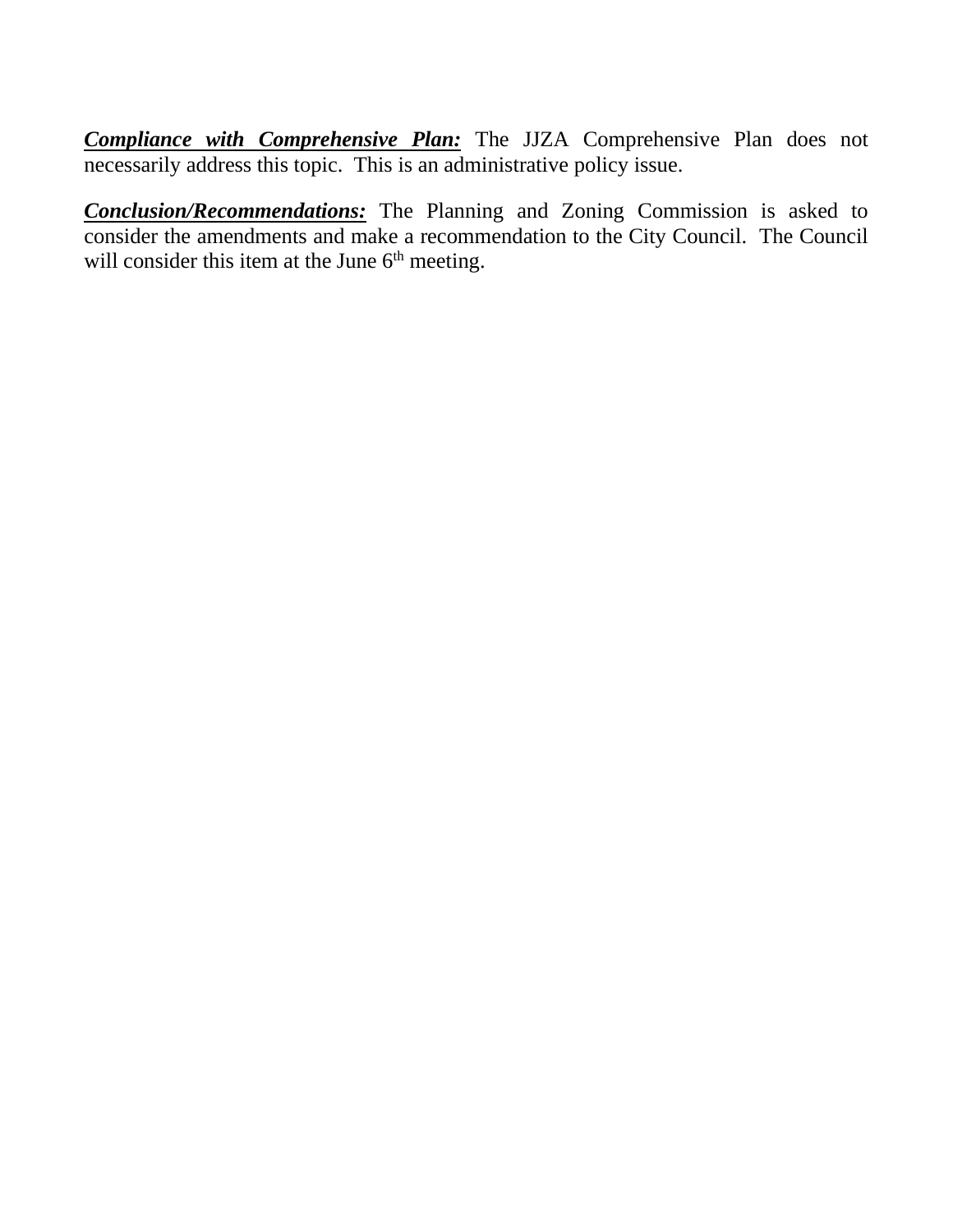#### **PROPOSED ORDINANCE NO. 1338**

## **AN ORDINANCE AMENDING CITY OF VERMILLION CODE OF ORDINANCES TITLE XV LAND USAGE, CHAPTER 155 ZONING REGULATIONS, TO INCLUDE CHICKEN COOPS AS AN ACCESSORY STRUCTURE AND PROVIDING REGULATIONS FOR SUCH STRUCTURES.**

**BE IT ORDAINED,** by the Governing Body of the City of Vermillion, South Dakota and it is hereby ordained by authority of the same that Chapter 155 be amended as set forth below:

#### **§ 155.008 DEFINITIONS**.

*CHICKEN COOP.* The structure for the keeping or housing of chickens permitted by ordinance.

*CHICKEN RUN*. A fully enclosed and covered area attached to a chicken coop where the chickens can roam.

*EXERSICE YARD.* A larger fenced area that provides space for exercise and foraging for the birds.

### **§ 155.071 ACCESSORY USE AND STRUCTURES.**

Accessory uses and structures shall conform to the following standards:

- (A) A private residential garage used only for the accessory storage of the primary structure. Roofing and siding materials shall be of a type customarily used on site-constructed residence.
- (B) Any accessory building that covers more than 120 square feet shall be secured to the ground to prevent the structure from being moved or damaged by high winds.
- (C) Accessory buildings may not be used for dwelling purposes.
- (D) Accessory buildings in excess of 750 square feet in area should be approved only if there is a legitimate residential purpose for accessory buildings. Special care should be taken to ensure that the applicant is not using the structure for the operation of any business and that the applicant understands that any commercial or industrial use would not be permitted in the accessory building.
- (E) Yard setbacks may be adjusted as according to § 155.082.
- (F) Chicken Coops
	- a. Chicken coops and the attached chicken run shall be considered an accessory structure if more than 120 square feet. according to the regulations outlined in this section.
	- b. The construction of chicken coops shall be allowed after obtaining a permit from the Building Official. A fee for such permit may be established from time to time by resolution of the City Council.
	- c. Any chicken coop must follow the regulations outlined in Chapter 93 of the City of Vermillion revised ordinances.

Dated at Vermillion, South Dakota this X day of X, 2022.

## THE GOVERNING BODY OF THE CITY OF VERMILLION, SOUTH DAKOTA

 $\mathbf{B} \mathbf{v}$ 

Kelsey Collier-Wise, Mayor

ATTEST:

By\_\_\_\_\_\_\_\_\_\_\_\_\_\_\_\_\_\_\_\_\_\_\_\_\_\_\_\_\_\_\_

Katie E. Redden, Finance Officer

| TBD        |
|------------|
| TBD        |
| <b>TBD</b> |
|            |

May 13, 2022 Draft